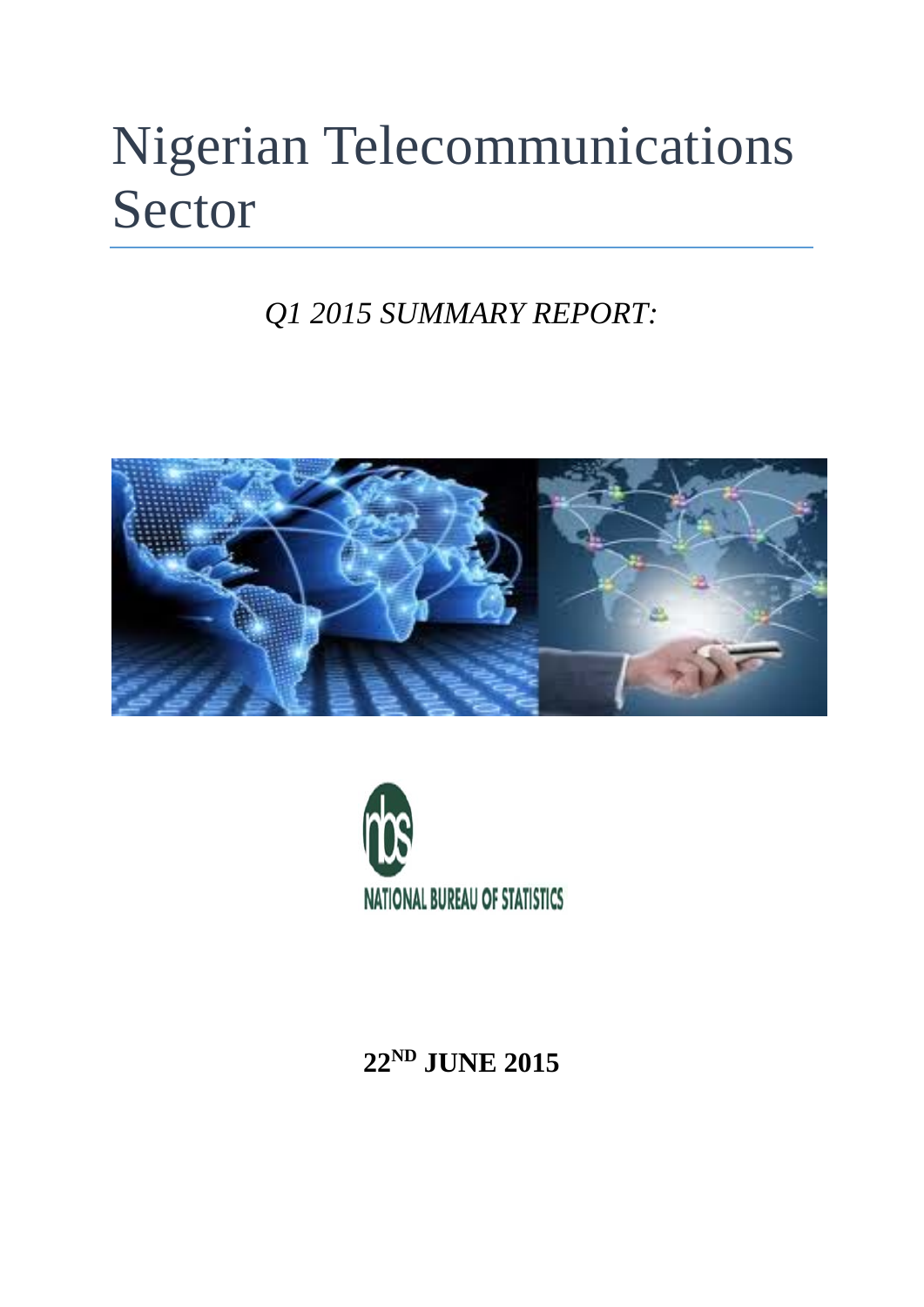### Telecommunications Data

*The telecommunications data used in this report were obtained from the National Bureau of Statistics (NBS) and the Nigerian Communication Commission (NCC). All data are subject to amendments by NCC/NBS and should be treated as preliminary.* 

### Telecommunications in Gross Domestic Product

In real terms, the telecommunications sector contributed N1,344,489.25 million or 8.38% to total economic output for the opening quarter of 2015, a marginal decline from the 2014 average contribution of 8.46%.

The opening quarter of 2015 recorded a real growth rate of 5.36%, a rise of 0.61% points from the 2014 average growth rate, which was 4.75%. As shown in Figure 1, the only negative Year on year growth rates were recorded in 2011, with the lowest rate reaching - 6.45% in the third quarter. Yet the following quarter saw the highest rate recorded, of 8.67%, which has not been matched to date.

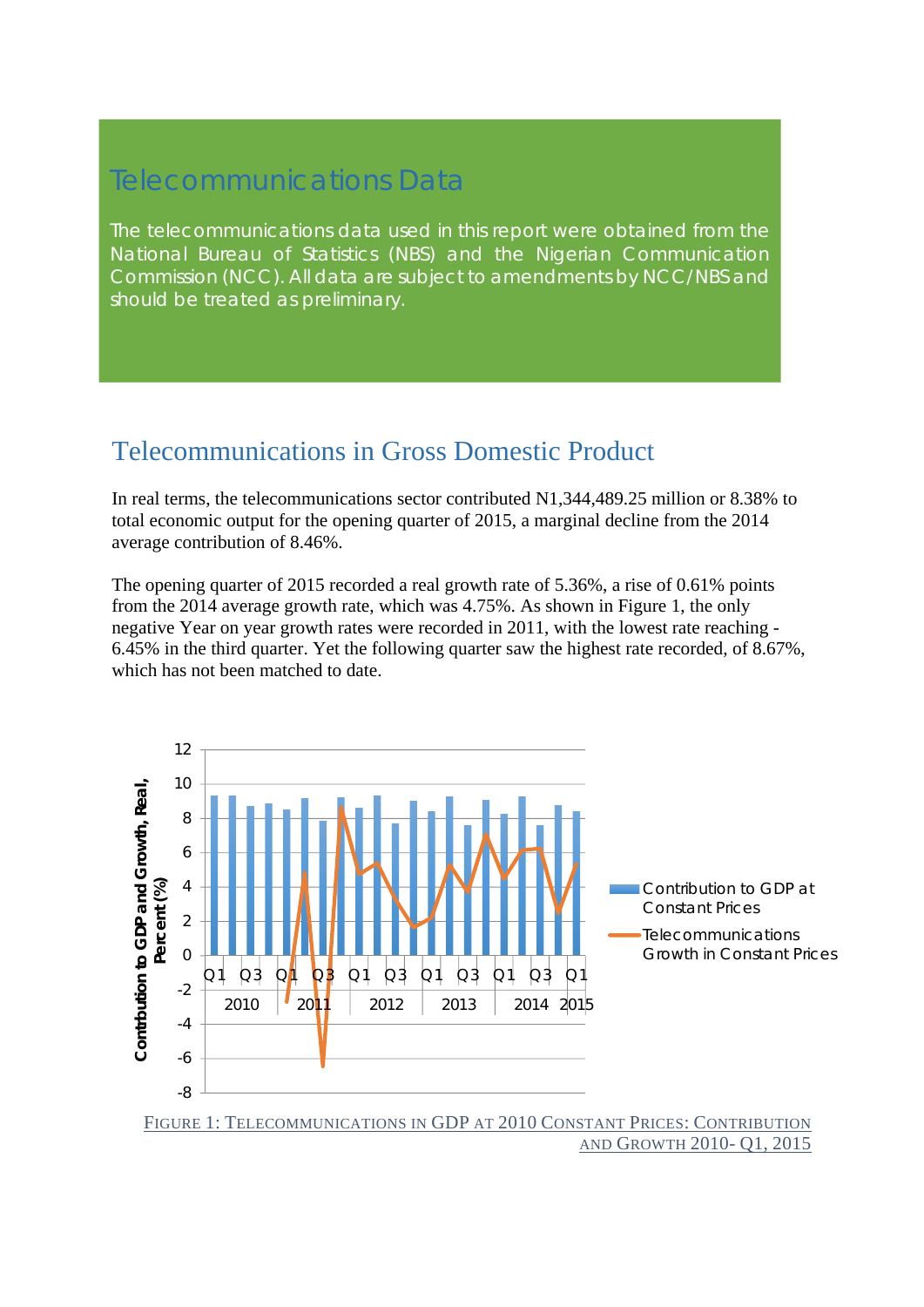The share of telecommunications in real GDP has fluctuated between a relatively narrow margin between 2010 and Q1 of 2015, peaking at 9.32% in Q1 of 2010, and reaching a low of 7.68% in Q3 of 2012. Nonetheless the annual averages have shown steady marginal declines; from 9.03% of real GDP in 2010, it declined to 8.68% in 2011, with marginal declines of 0.04% points in 2012, 0.07% points in 2013 and 0.11% points in 2014.

### Total Subscribers 2002-2014

The total number of subscribers has been increasing rapidly over the period of review. From just 2.27 million registered lines in 2002, there were 127.61 million in 2014<sup>1</sup>. Annual growth has averaged 46.29% between 2002-2014, with the highest rate recorded in 2004 at 153.65%, whilst 2011 saw the lowest rise, of 8.53%. The 8.97% growth recorded in 2014 represented an additional 11.44 million subscribers in that year alone.



#### FIGURE 2: SUBSCRIBERS AND TELEDENSITY BETWEEN 2002 AND 2014

Teledensity can therefore also be mapped, as shown in Figure 2. Teledensity is measured as the number of subscriptions as a ratio of the total population<sup>2</sup>. As Figure 2 shows, teledensity has grown roughly equally to that of subscription rates. This would imply that subscription has grown at a similar rate to population growth. However, there is no limit to the number of subscriptions per person, meaning that some individuals or even businesses may have two or more lines, inflating the figure to make it appear that a larger portion of the population has access to mobile phones.

### Subscribers in as of April 2015

<sup>1</sup> Between 2002-2006, estimates were based on connected lines, whereas from 2007 onwards, only active lines are counted.

<sup>2</sup> The Nigerian Communications Commission uses a population estimate of 127 million between 2002 and 2005, and an estimate of 140 million people thereafter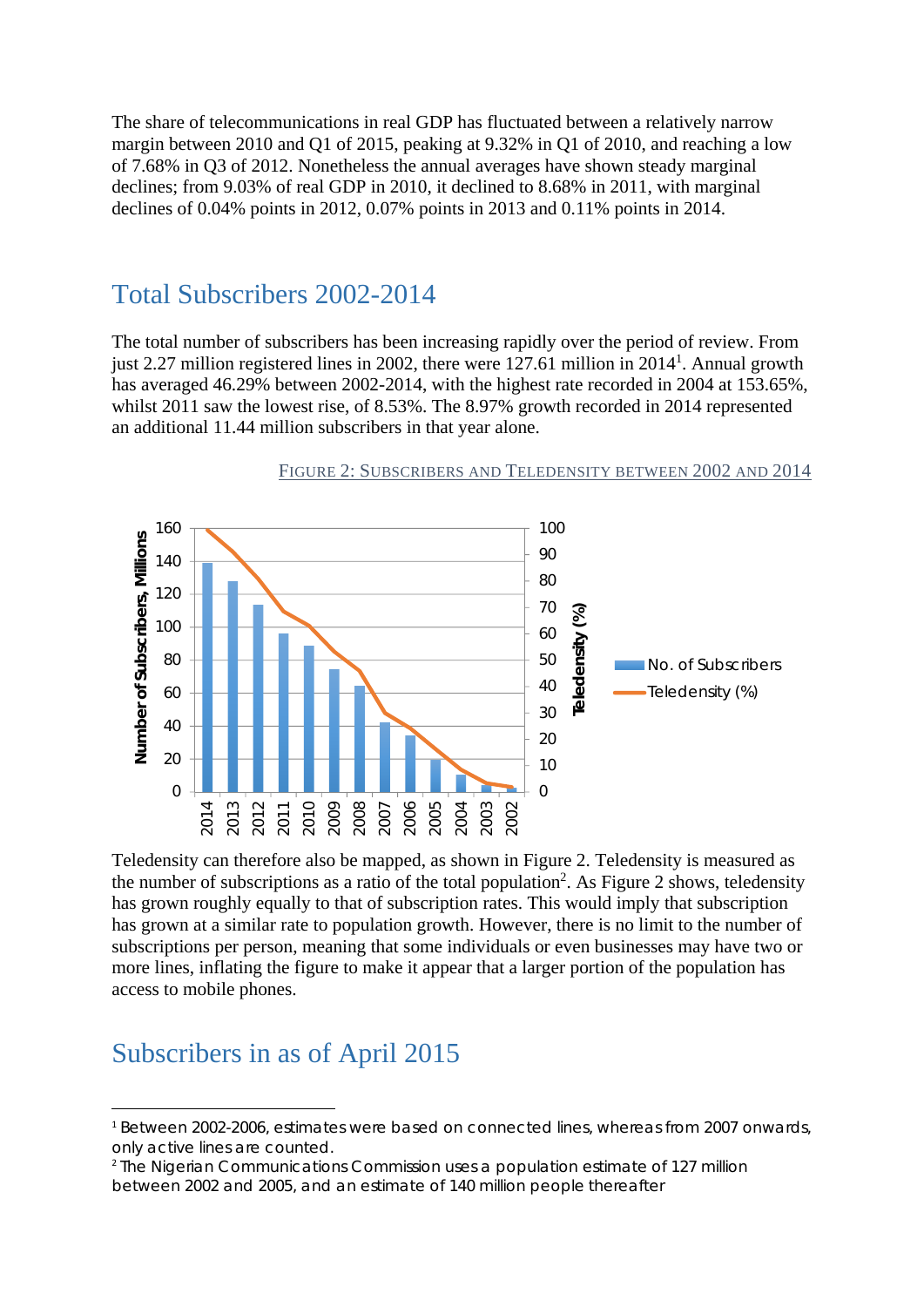Subscriber data is broken into four sections according to the technology type used. The first two are for mobile technology; Global System for Mobile Communications (GSM), or 2G, and Core Division Multiple Access (CDMA), or 3G, whilst the latter two are fixed lines, either wireless or wired.

Mobile subscribers using GSM dominate, with 98.34% of the total, followed by CDMA with 1.54% of the total, whist fixed wire and wireless make up 0.09% and 0.04% respectively.

#### **Mobile Subscribers (GSM)**

A total of 143,057,324 subscribers were registered with GSM technology to the four networks of MTN, Etisalat, Globacom and Airtel as of April 2015. As shown in figure three, MTN dominated the number of subscriptions, with 61,218,803 subscribers or 42.84% of the total. Globacom followed with 21.00%, whilst Airtel was third most dominant at 20.48% and Etisalat was fourth with 15.69%.

Since May of 2014, monthly growth in GSM subscribers has averaged 0.95%, with the greatest increase being recorded in December of 2014 at 1.97% and the lowest in July of the same year at -0.43%. The growth in subscribers was mainly driven by Globacom, which recorded an average rate of 1.45% over the period, followed by Etisalat with 1.37% and Airtel with 1.29%, whilst MTN recorded the lowest average monthly growth in subscribers at  $0.44\%$ .

The greatest monthly growth rate of the four networks was recorded for Globacom in July of 2014, in which the number of subscribers increased by 1,637,543 or 6.37%. The lowest rate was recorded for Airtel, in which in July of 2014, 436,260 or 1.72% fewer subscribers were recorded.



No. of Subscribers

FIGURE 3: MOBILE SUBSCRIBERS (GSM) BY CARRIER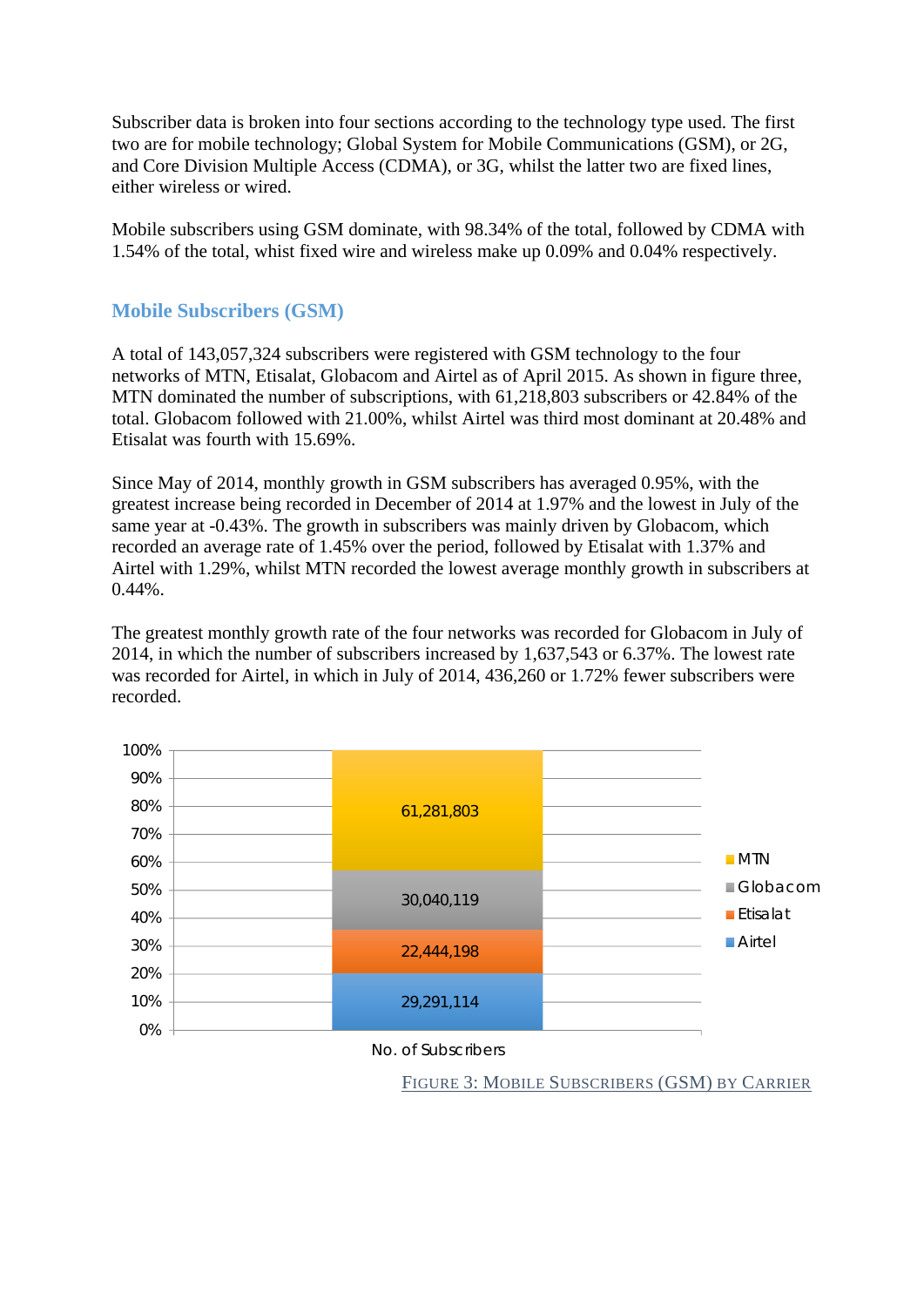#### **Mobile Subscribers (CDMA)**

Of the 2,234,302 mobile subscribers using CDMA technology, 2,220,069 or 99.36% were with Visafone as of April 2015, whilst the remaining 14,233 or 0.64% were with Multilinks. The total monthly growth rate between the May 2014 and April 2015 period averaged 0.68%. This was completely driven by growth in Visafone subscribers, which recorded an average of 0.76% growth, whilst



FIGURE 4: MOBILE SUBSCRIBERS (CDMA) BY CARRIER

Multilinks recorded negative growth of 7.00%. Multilinks recorded negative growth in every month of review, with a total decline of 17,597 subscribers between May 2014 and April 2015. The strongest monthly growth was recorded for Visafone in August of 2014, in which subscriber numbers increased by 205,599 or 10.31%.

### **Fixed Wireless Line**

The fixed wireless line market is also dominated by Visafone, with 55,244 or 92.26% of the 59,881 subscribers using this network as of April of 2015. The remaining 4,637 or 7.74% were held by Multilinks.

FIGURE 5: FIXED WIRELESS SUBSCRIBERS BY CARRIER

7.74%

92.26%

**Visafone Multilinks** 

Growth in the fixed wireless technology subsector has been negative over the period. From the 60,978 subscribers recorded in May of 2014, there was a decline of 1,097 subscribers or 1.80% to the 59,881 subscribers recorded in April of 2015. The average monthly growth rate totaled -0.12% over the period, with Multilinks again driving the negative average of -7.00%, whilst Visafone had a positive rate of 0.87%. Similarly to CDMA subscriber numbers, the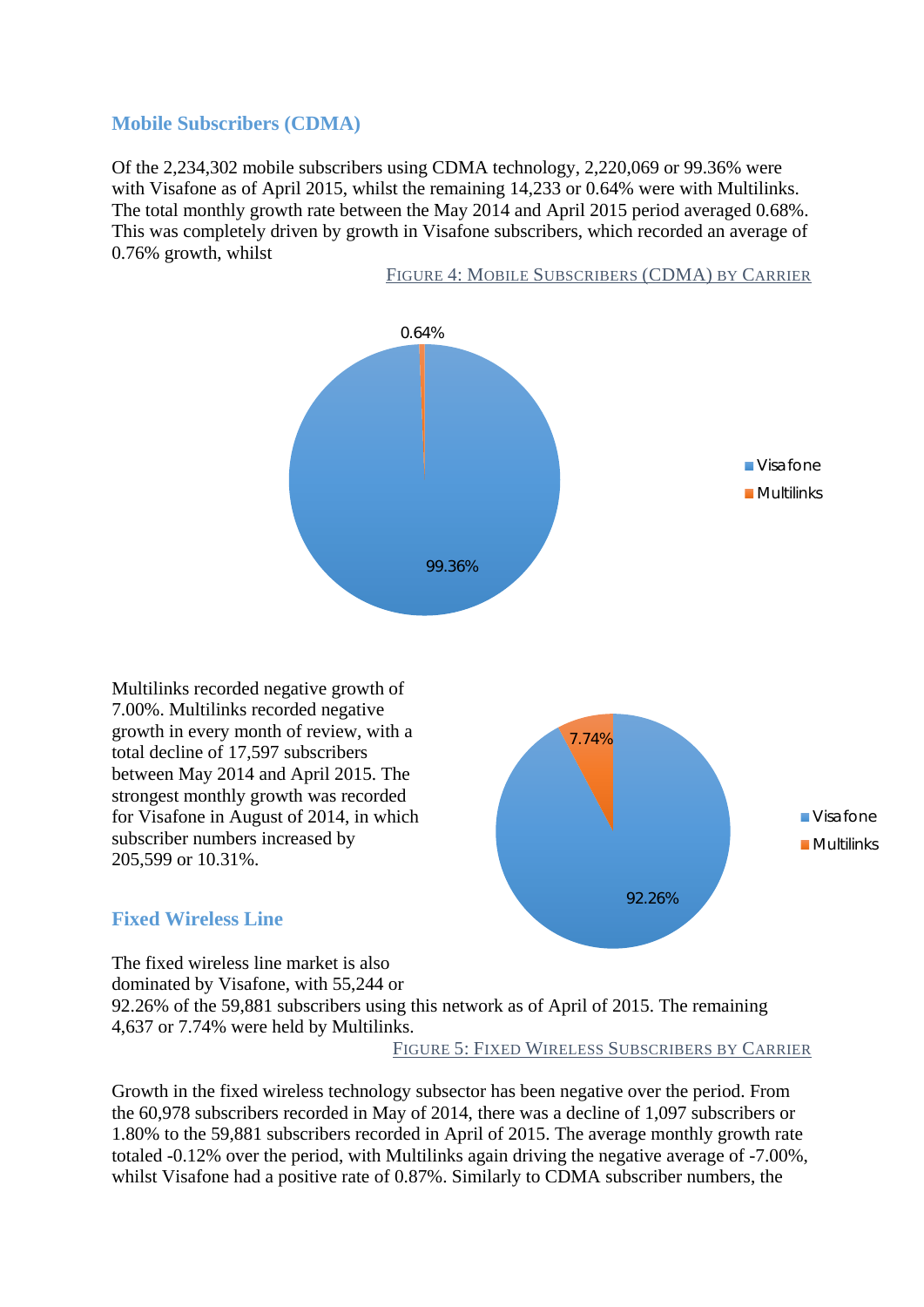greatest rate of growth was recorded by Visafone in August of 2014, with 4,473 or 8.32% more subscribers from the preceding month.

#### **Fixed Wired Line**



FIGURE 6: FIXED WIRED SUBSCRIBERS BY CARRIER

A total of 124,909 lines were registered with fixed wired technology as of April of 2015, across the four networks of 21<sup>st</sup> Century, ipNX, Glo Fixed and MTN Fixed. The market was dominated by 21<sup>st</sup> Century, with 99,484 lines or 79.65% of the total subscribers. Glo and MTN, which had 11,834 lines or 9.47% of the total and 10,995 lines or 8.80% of the total respectively, followed this. The smallest share was held by ipNX, with 2,596 lines or 2.08% of the total (Figure 6).

The average monthly growth rate over the period of review was 0.56%, which was mainly driven by  $21<sup>st</sup>$  Century, which held a rate of 0.47%. The highest average rate however, was for ipNX, at 4.17%, with an increase of 684 or 35.77% of lines over the period. The only network to record negative average monthly growth was MTN, at -0.52%. The largest monthly decline in subscribers for MTN was recorded in July of 2014, with 1,432 or 12.12% fewer lines. Nonetheless, the first four months of 2015 saw positive monthly growth rates for MTN, with growth peaking in March of 2015 with 755 or 7.38% more lines than the preceding month.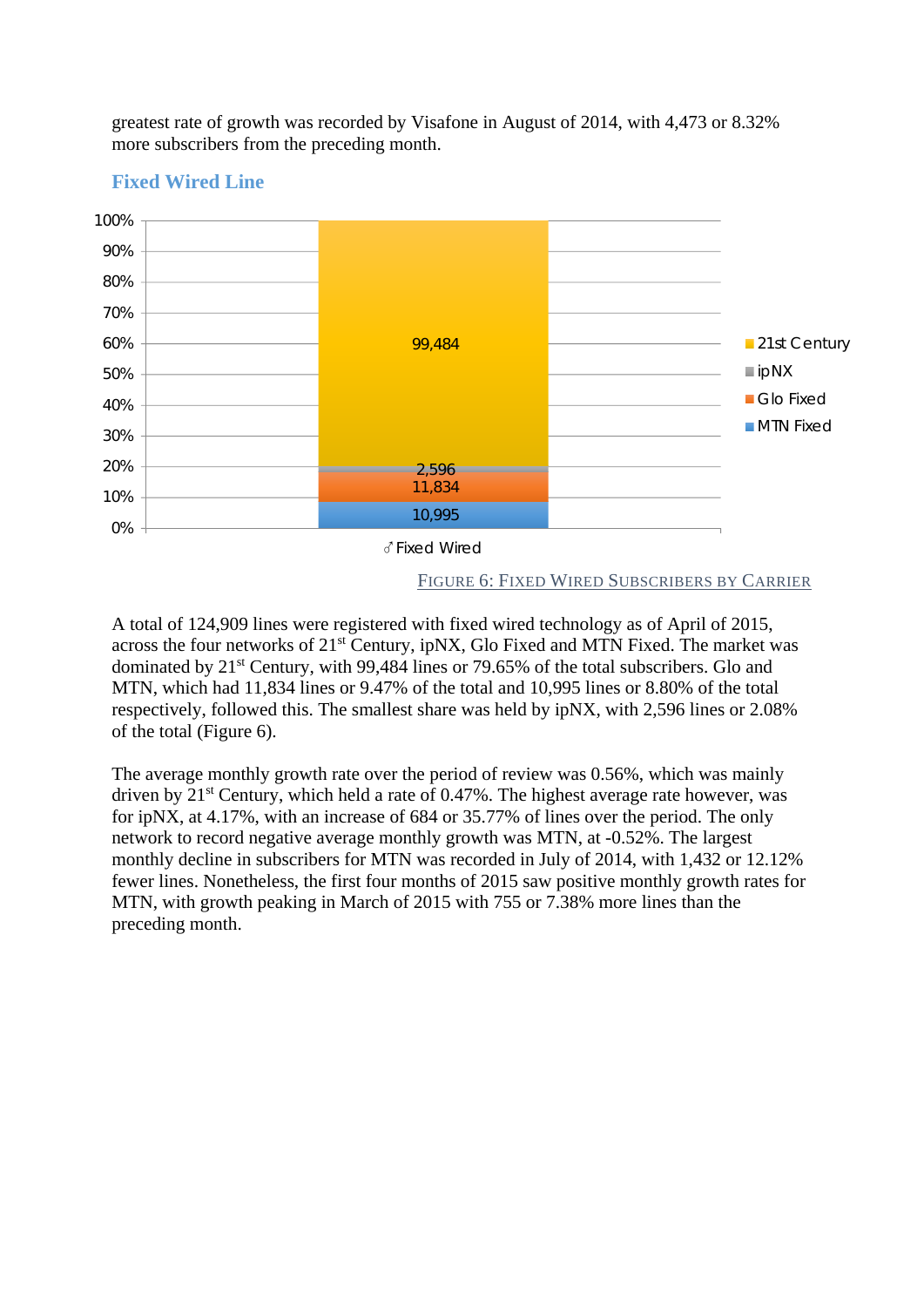### Internet Subscribers



#### **Internet Subscribers (GSM)**

Of the GSM users, a total of 86,904,705 had an Internet subscription with one of the four carries of Airtel, Etisalat, Globacom and MTN in May of 2015. This means that of all of the active GSM lines, 60.75% had an internet subscription. Figure 7 shows that from April of 2014, this ratio had been steadily increasing, from the134,957,821 internet subscribers, or 48.77% of the GSM total in that month, there was an 11.98% point rise to the portion of subscribers by May the following year.

As Figure 4 shows, the majority of internet subscriptions were for MTN, with 39,520,285 or 45.48% of the total, followed by Globacom with 19,690,526 or 22.66% of the total. Airtel ranked third with 17,272,665 subscribers or 19.88% of the total, whilst Etisalat had the lowest number, with 10,421,229 or 11.99% of the total.

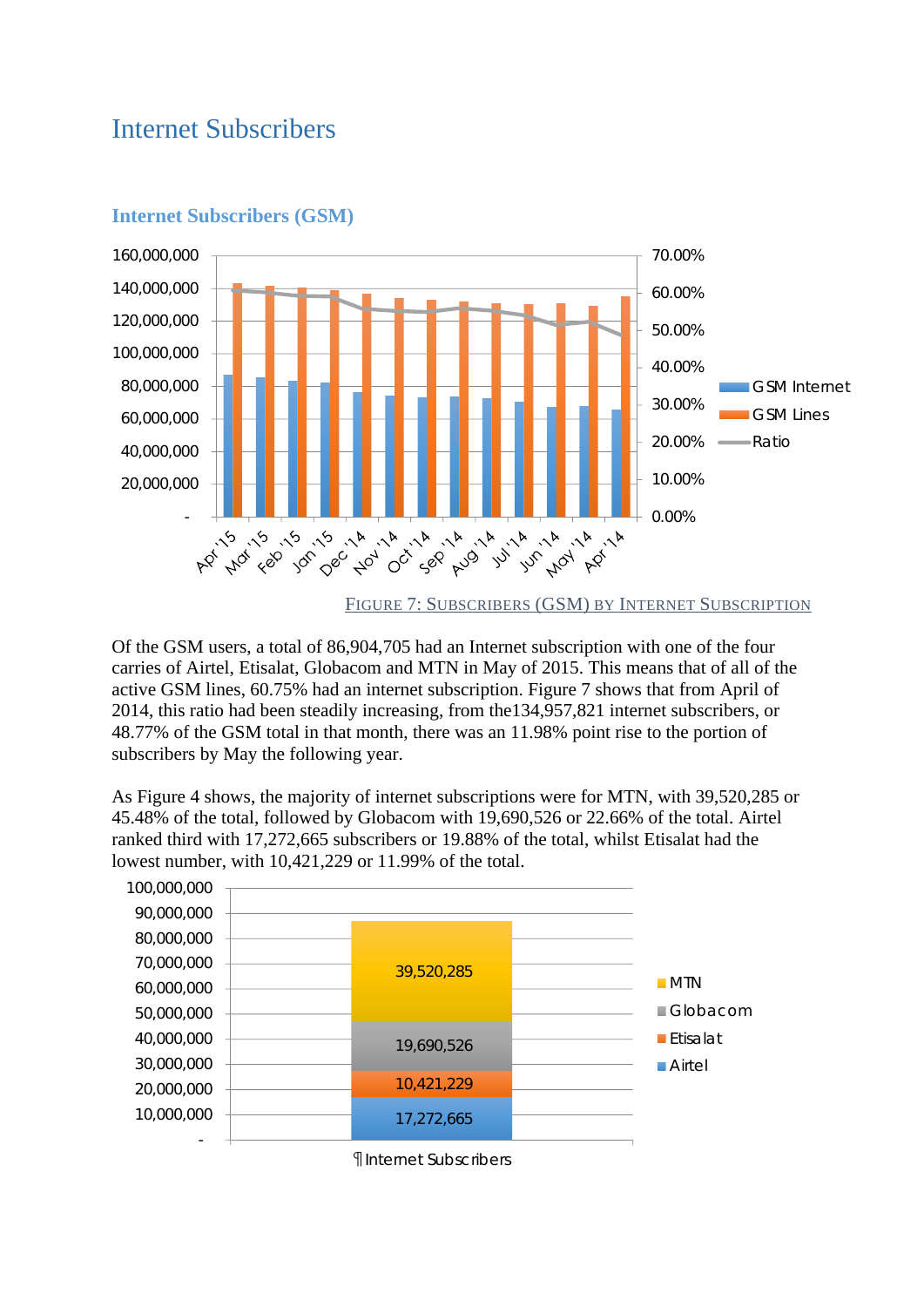Between April of 2014 and May of 2015, monthly growth in internet subscriptions averaged 2.36%. All companies exhibited strong growth, although the main driver was globacom, with an average of 539,034 additional subscribers each month, a rate of 3.39%.

#### **Internet Subscribers (CDMA)**

Of the two networks of Multilinks and Visafore that use CDMA technology, a total of 150,799 have internet subscriptions, which is just 6.75% of the total CDMA mobile subscribers. Over the previous year, beginning May of 2014, there has been a decline in this ratio of 0.45% points.



As with the mobile subscription, Visafone holds the large majority of the internet subscriptions, with 150,252 or 99.65% of the total. The remaining 527 or 0.35% of internet subscribers are held by Multilinks. Nonetheless, month on month average growth in the number of internet subscribers remained low at 0.05%, driven by Visafone, which also had 0.05% average growth. Multilinks on the other hand had high average monthly growth, of 15.69%, although absolute numbers remained low.

Visafone experienced a month on month declines in internet subscriber numbers in four consecutive months in 2014, from July to September, reaching a trough of -2.39% that month, with 3,687 fewer subscribers that month. Growth picked up thereafter, with 2,063 or 1.35% more subscribers in April of 2015 from the preceding month.

### Porting Activities

Porting activities refer to the transferal of subscribers to different network carriers. Therefore, incoming porting activities refer to those subscribers that have joined a network, whilst outgoing porting activities refer to those whom have left.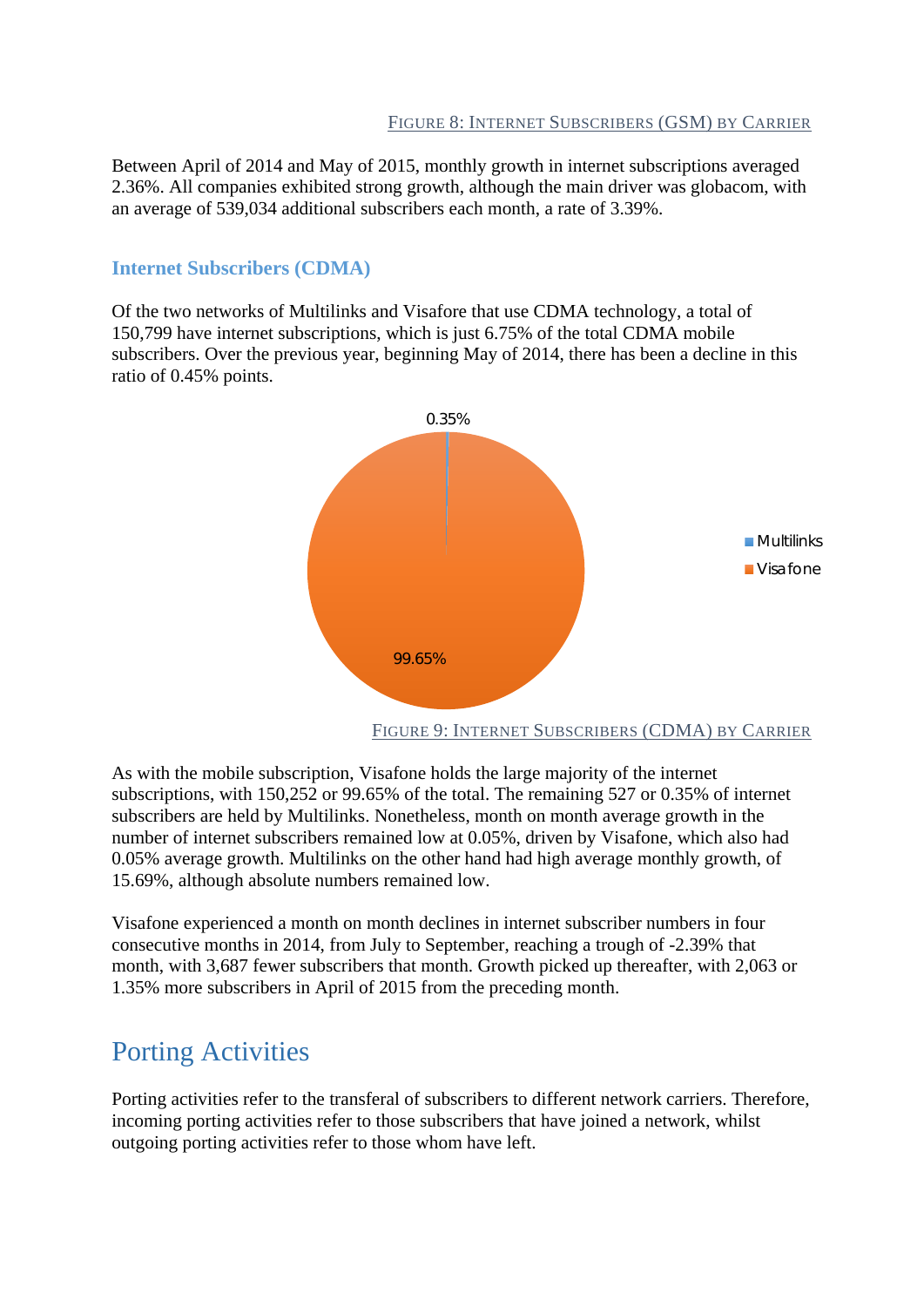### **Incoming**

A total of 15, 519 active subscribers had joined a different carrier in April of 2015, representing just 0.01% of all mobile (GSM) subscribers. Of these Etisalat received the most, with 9,875 or 63.63% of the total, followed by Airtel with 2,993 or 18.90% and Globacom with 1,717 or 11.06%. MTN received the fewest subscribers at 994 or 6.41% of the total, as shown in Figure 10.

Monthly growth in receipt of subscribers transferring carriers averaged 2.73% between May of 2014 and April of 2015, which was primarily driven by Etisalat, which averaged a rate of 11.45% over the same period.



#### **Outgoing**

The four network carriers recorded a total of 15,357 active subscribers leaving their networks in April of 2015. Of these, MTN recorded the most, with 8,161 or 53.14% of the total leaving the network for another. Airtel followed, with 3,381 subscribers or 22.02% of the total transferring, whilst Globacom came third with 2,038 or 13.27% of the total. Etisalat had the fewest wishing to transfer, at 1,777 or 11.57% of the total.

Over the period of May 2014 to April 2015, monthly growth in subscribers transferring away from their network averaged 2.96%. This was primarily driven by MTN, which recorded a monthly average of 8.71% for the same period. The only carrier to record negative monthly growth over the period on average was Globacom, which had a rate of -1.75%.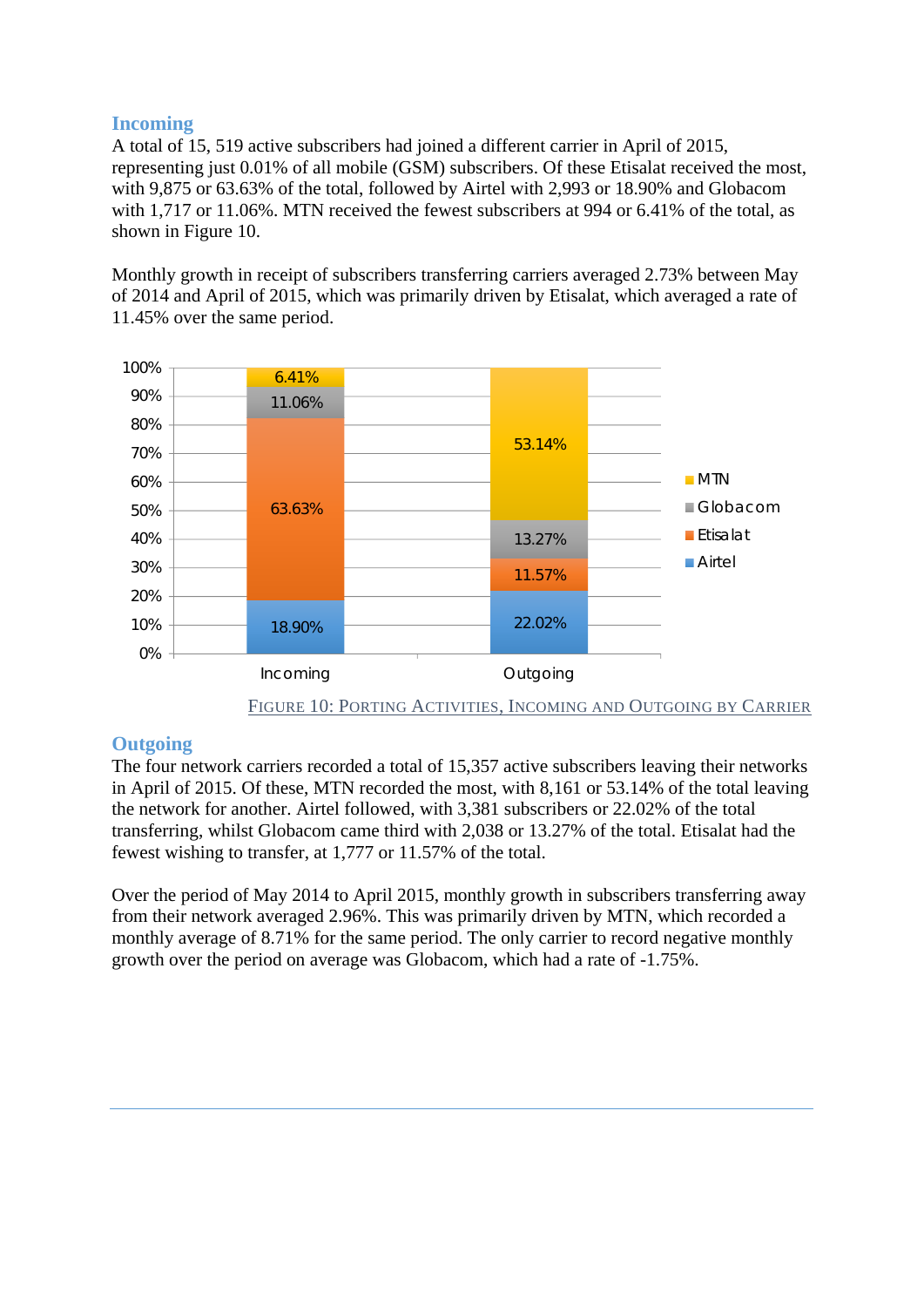## APPENDIX I

#### **Table 1.0 Telecommunications and Gross Domestic Product: Contribution and Growth (%)**

|                                                        |      | 2013          |      |                |                |                | 2015  |                |           |
|--------------------------------------------------------|------|---------------|------|----------------|----------------|----------------|-------|----------------|-----------|
|                                                        | Q1   | $\mathbf{Q2}$ | Q3   | Q <sub>4</sub> | Q <sub>1</sub> | Q <sub>2</sub> | Q3    | Q <sub>4</sub> | <b>Q1</b> |
| Contribution to GDP at Nominal<br>Prices               | 8.00 | 10.57         | 7.18 | 7.39           | 7.95           | 10.53          | 7.41  | 7.57           | 8.55      |
| <b>Telecommunications Nominal</b><br><b>GDP</b> Growth | 8.55 | 18.43         | 7.72 | 7.66           | 9.53           | 8.68           | 15.67 | 15.81          | 12.14     |
|                                                        |      |               |      |                |                |                |       |                |           |
| Contribution to GDP at Constant<br>Prices              | 8.40 | 9.28          | 7.57 | 9.06           | 8.27           | 9.25           | 7.57  | 8.76           | 8.38      |
| Telecommunications Growth in<br><b>Constant Prices</b> | 2.21 | 5.30          | 3.70 | 7.09           | 4.48           | 6.15           | 6.25  | 2.48           | 5.36      |

#### **Table 2.0 Mobile Subscribers (GSM) by Carrier**

|          |            |              | 2015       |            |            |            |            | 2014       |            |            |            |            |
|----------|------------|--------------|------------|------------|------------|------------|------------|------------|------------|------------|------------|------------|
|          |            |              |            |            |            |            |            |            |            |            |            |            |
|          | April      | March        | February   | January    | December   | November   | October    | September  | August     | July       | June       | May        |
|          |            |              |            |            |            |            |            |            |            |            |            |            |
| Airtel   | 29,291,114 | 28,680,757   | 28,380,848 | 27,989,580 | 27,556,544 | 26,836,050 | 26,504,712 | 26,054,251 | 25,428,448 | 24,865,900 | 25,302,160 | 25,452,055 |
|          |            |              |            |            |            |            |            |            |            |            |            |            |
| Etisalat | 22,444,198 | 22, 235, 557 | 22,015,685 | 21,559,667 | 21,103,749 | 20,565,917 | 20,162,932 | 19,881,519 | 19,684,597 | 19,470,884 | 19,390,285 | 19,338,592 |
|          |            |              |            |            |            |            |            |            |            |            |            |            |
| Globacom | 30,040,119 | 29,577,125   | 28,877,537 | 28,486,530 | 28,219,089 | 27,591,967 | 27,889,235 | 27,611,353 | 27,483,195 | 27,352,007 | 27,327,646 | 25,690,103 |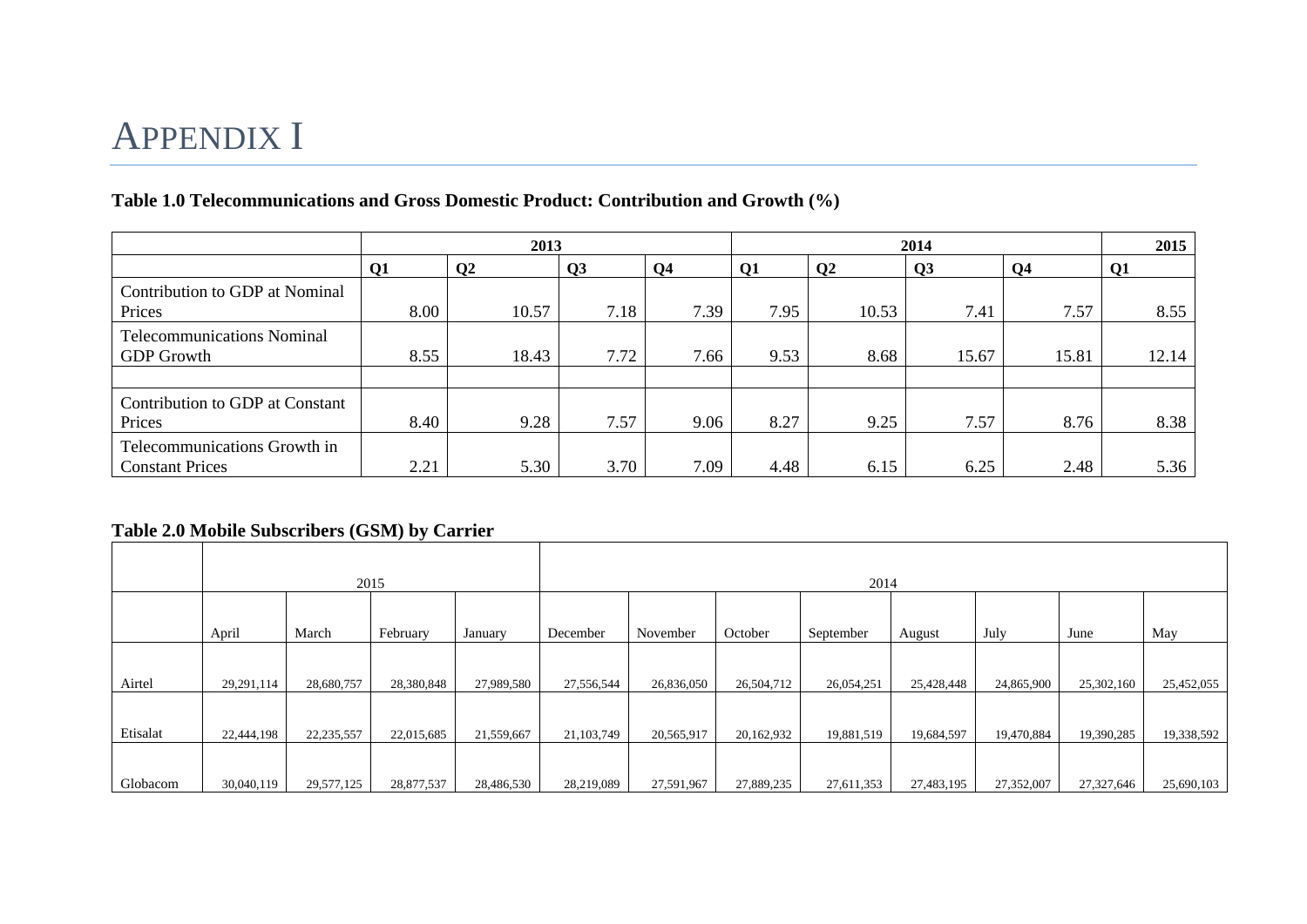| <b>MTN</b> | 61,281,803  | 61,149,397  | 61,001,529  | 60,495,053  | 59,797,224  | 59,046,669  | 58,523,509  | 58,363,105  | 58,271,212  | 58,289,807  | 58,516,759  | 58,415,881  |
|------------|-------------|-------------|-------------|-------------|-------------|-------------|-------------|-------------|-------------|-------------|-------------|-------------|
|            |             |             |             |             |             |             |             |             |             |             |             |             |
|            |             |             |             |             |             |             |             |             |             |             |             |             |
| Total      | 143,057,234 | 141.642.836 | 140.275.599 | 138,530,830 | 136,676,606 | 134,040,603 | 133,080,388 | 131,910,228 | 130,867,452 | 129.978.598 | 130,536,850 | 128,896,631 |

### **Table 3.0 Mobile Subscribers (CDMA) by Carrier**

|            |                                       |           | 2015      |           |           |           |           | 2014      |           |           |           |           |
|------------|---------------------------------------|-----------|-----------|-----------|-----------|-----------|-----------|-----------|-----------|-----------|-----------|-----------|
|            | April<br>February<br>March<br>January |           |           |           | December  | November  | October   | September | August    | July      | June      | May       |
| Visafone   | 2,220,069                             | 2,091,804 | 2,115,511 | 2,092,999 | 2,170,521 | 2,395,513 | 2,330,965 | 2,384,977 | 2,199,212 | 1,993,613 | 2,031,152 | 2,075,559 |
| Multilinks | 14,233                                | 14,481    | 15,395    | 15,961    | 17,324    | 18,182    | 20,011    | 21,405    | 24,832    | 27,601    | 30,306    | 31,830    |
| Total      | 2,234,302                             | 2,106,285 | 2,130,906 | 2,108,960 | 2,187,845 | 2,413,695 | 2,350,976 | 2,406,382 | 2,224,044 | 2,021,214 | 2,061,458 | 2,107,389 |

### **Table 4.0 Fixed Wireless Line Subscribers by Carrier**

|            |                                       | 2015   |        |        |          |          |         | 2014      |        |        |        |        |
|------------|---------------------------------------|--------|--------|--------|----------|----------|---------|-----------|--------|--------|--------|--------|
|            | April<br>February<br>March<br>January |        |        |        | December | November | October | September | August | July   | June   | May    |
| Visafone   | 55,244                                | 55,123 | 54,698 | 54,349 | 53,990   | 54,153   | 57,232  | 58,891    | 58,250 | 53,777 | 50,916 | 50,535 |
| Multilinks | 4,637                                 | 4,711  | 4,949  | 5,125  | 5,614    | 5,883    | 6,433   | 6,855     | 8,431  | 9,284  | 10,163 | 10,443 |
| Total      | 59,881                                | 59,834 | 59,647 | 59,474 | 59,604   | 60,036   | 63,665  | 65,746    | 66,681 | 63,061 | 61,079 | 60,978 |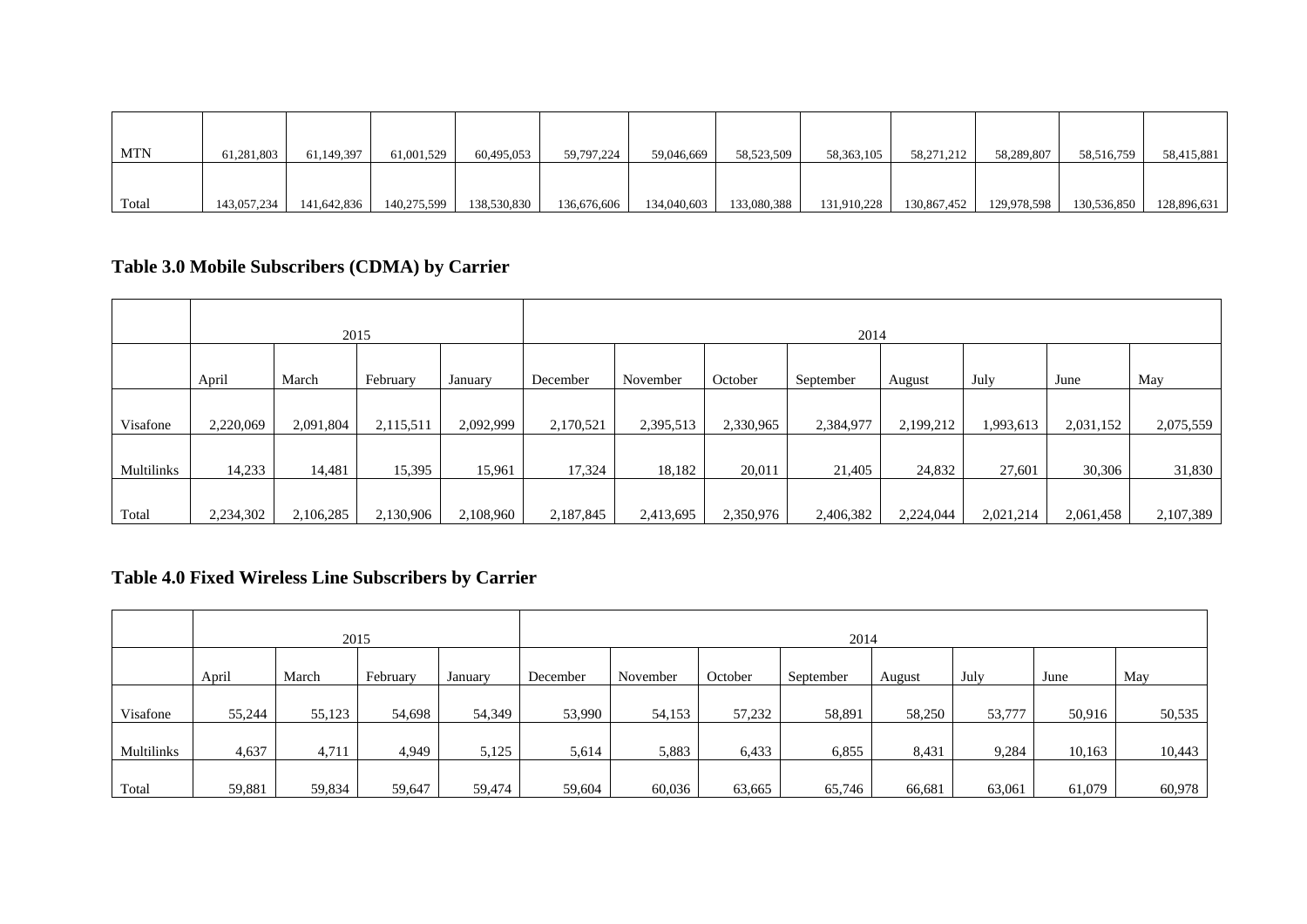| Table 5.0 Fixed Wired Line Subscribers by Carrier |  |
|---------------------------------------------------|--|
|---------------------------------------------------|--|

|                     | 2015    |         |          | 2014    |          |          |         |           |         |         |         |         |
|---------------------|---------|---------|----------|---------|----------|----------|---------|-----------|---------|---------|---------|---------|
|                     | April   | March   | February | January | December | November | October | September | August  | July    | June    | May     |
| <b>MTN</b><br>Fixed | 10,995  | 10,986  | 10,231   | 9,877   | 9,718    | 9,999    | 10,148  | 11,145    | 10,385  | 10,379  | 11,811  | 11,866  |
| Glo Fixed           | 11,834  | 11,795  | 11,097   | 11,674  | 11,701   | 11,472   | 11,494  | 11,442    | 1,006   | 10,854  | 8,968   | 9,162   |
| ipNX                | 2,596   | 2,796   | 2,414    | 2,659   | 2,821    | 2,551    | 2,746   | 2,852     | 2,994   | 3,047   | 1,927   | 1,912   |
| 21st<br>Century     | 99,484  | 99,676  | 99,881   | 99,009  | 99,446   | 99,497   | 99,577  | 99,534    | 99,441  | 99,687  | 98,610  | 94,582  |
| Total               | 124,909 | 125,253 | 123,623  | 123,219 | 123,686  | 123,519  | 123,965 | 124,973   | 123,826 | 123,967 | 121,316 | 117,522 |

### **Table 6.0 Internet Subscribers (GSM) by Carrier**

|                        |                                       |            | 2015       |              |            |            |            | 2014       |            |            |            |            |  |  |
|------------------------|---------------------------------------|------------|------------|--------------|------------|------------|------------|------------|------------|------------|------------|------------|--|--|
|                        | February<br>March<br>April<br>January |            |            |              | December   | November   | October    | September  | August     | July       | June       | May        |  |  |
| Airtel                 | 17,272,665                            | 16,603,147 | 15,894,061 | 14,969,924   | 14,371,987 | 13,820,307 | 13,831,804 | 13,588,542 | 13,201,901 | 12,562,495 | 12,052,455 | 12,108,982 |  |  |
| Etisalat               | 10,421,229                            | 10,189,568 | 9,852,713  | 10,078,388   | 6,194,758  | 5,810,488  | 5,824,861  | 5,800,277  | 6,724,797  | 6,925,753  | 6,828,671  | 6,860,902  |  |  |
| Globacom               | 19,690,526                            | 18,617,607 | 18,184,587 | 17,671,405   | 17,139,320 | 16,524,740 | 16,024,039 | 15,843,258 | 15,520,493 | 15,354,094 | 14,371,392 | 13,679,603 |  |  |
| <b>MTN</b>             | 39,520,285                            | 39,904,772 | 39,278,019 | 39, 173, 123 | 38,618,567 | 37.918.448 | 37,441,848 | 38,637,446 | 36,962,810 | 35,464,669 | 33,944,987 | 34,810,405 |  |  |
| <b>GSM</b><br>Internet | 86,904,705                            | 85,315,094 | 83,209,380 | 81,892,840   | 76,324,632 | 74,073,983 | 73,122,552 | 73,869,523 | 72,410,001 | 70,307,011 | 67,197,505 | 67,459,892 |  |  |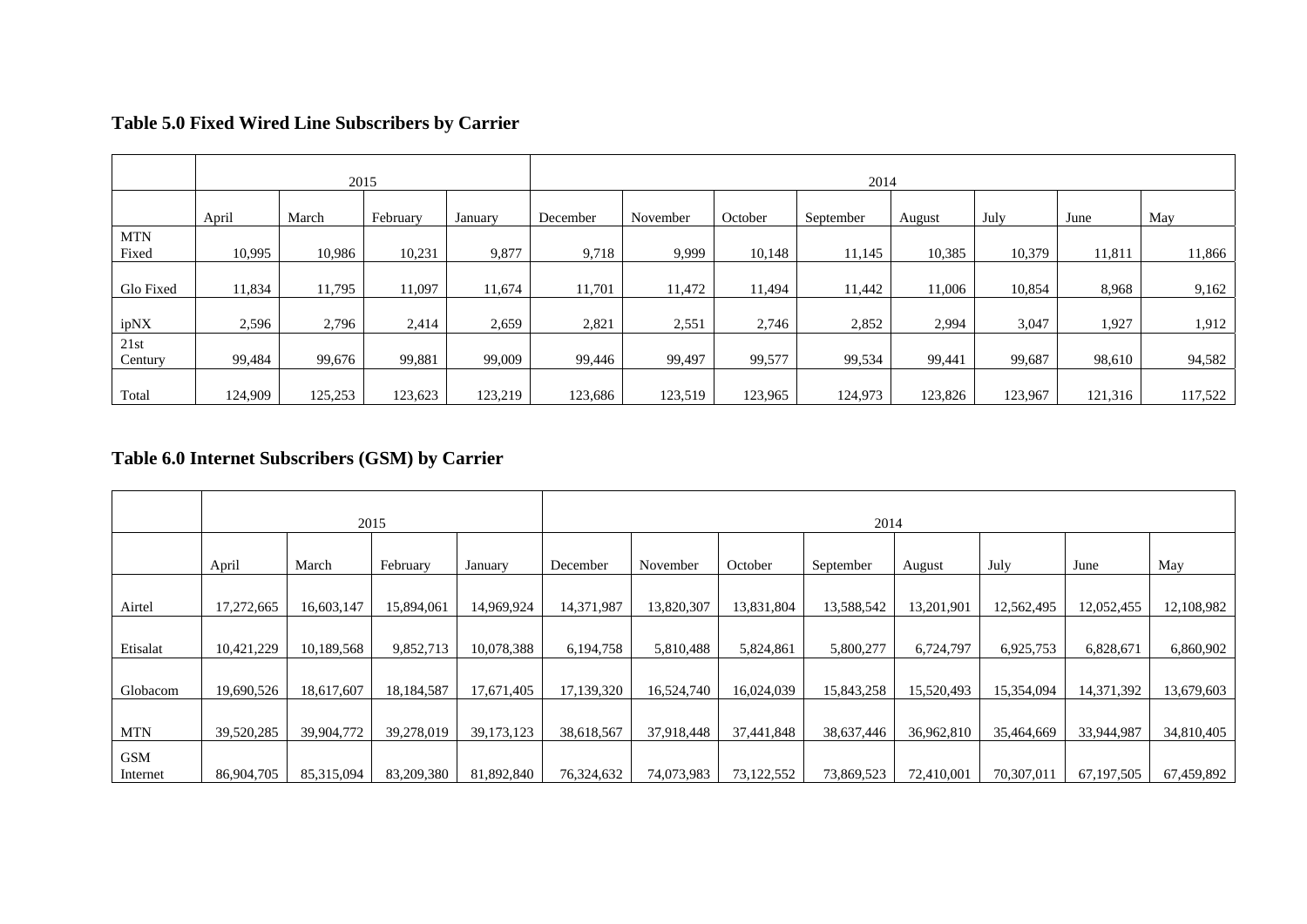### **Table 6.0 Internet Subscribers (CDMA) by Carrier**

|            |         | 2015    |          |         |          |          |         | 2014      |         |         |         |         |
|------------|---------|---------|----------|---------|----------|----------|---------|-----------|---------|---------|---------|---------|
|            |         |         |          |         |          |          |         |           |         |         |         |         |
|            | April   | March   | February | January | December | November | October | September | August  | July    | June    | May     |
|            |         |         |          |         |          |          |         |           |         |         |         |         |
| Multilinks | 527     | 551     | 649      | 739     | 954      | 1,284    | 1,717   | 2,031     | 2,326   | 2,719   | 3,262   | 3,555   |
|            |         |         |          |         |          |          |         |           |         |         |         |         |
| Visafone   | 150,252 | 152,315 | 152,785  | 153,059 | 153,370  | 154,744  | 155,660 | 158,151   | 154,464 | 153,292 | 152,919 | 151,256 |
|            |         |         |          |         |          |          |         |           |         |         |         |         |
| Total      | 150,779 | 152,866 | 153,434  | 153,798 | 154,324  | 156,028  | 157,377 | 160,182   | 156,790 | 156,181 | 154,811 | 151,764 |

#### **Table 7.0 Porting Activities: Incoming**

|            | 2015   |        |          |         | 2014     |          |         |           |        |        |        |       |  |  |  |
|------------|--------|--------|----------|---------|----------|----------|---------|-----------|--------|--------|--------|-------|--|--|--|
|            | April  | March  | February | January | December | November | October | September | August | July   | June   | May   |  |  |  |
| Airtel     | 2,933  | 2,289  | 2,758    | 2,342   | 1,799    | 2,908    | 4,118   | 6,523     | 3,056  | 3,312  | 1,678  | 2,233 |  |  |  |
| Etisalat   | 9,875  | 10,111 | 9,187    | 7,820   | 7,638    | 9,385    | 9,035   | 9,749     | 7,719  | 4,791  | 5,081  | 3,694 |  |  |  |
| Globacom   | 1,717  | 1,435  | .532     | 1,146   | 621      | 962      | 2,145   | 2,112     | 2,065  | 1,965  | 2,540  | 2,823 |  |  |  |
| <b>MTN</b> | 994    | 1,559  | 1,478    | 1,186   | 1,110    | 839      | 778     | .304      | 720    | 1,252  | 1,516  | 674   |  |  |  |
| Total      | 15,519 | 15,394 | 14,955   | 12,494  | 11,168   | 14,094   | 16,076  | 19,682    | 13,560 | 11,320 | 10,815 | 9,424 |  |  |  |

**Table 8.0 Porting Activities: Outgoing**